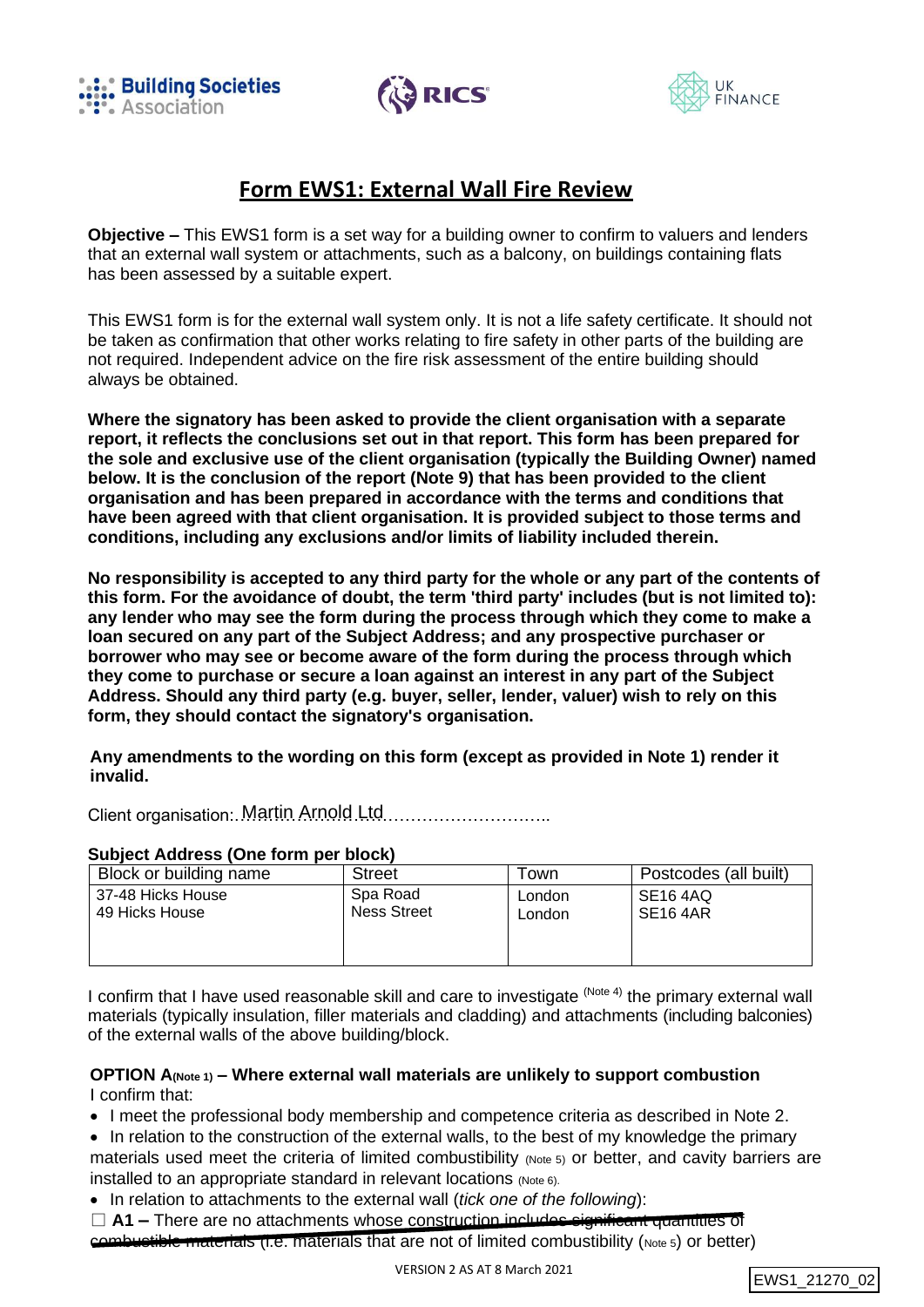





 $\Box$  A2 – There is an appropriate risk assessment of the attachments confirming that no remedial works are required.

 $\Box$  A3 – Where neither of the above two options apply, there may be potential costs of **Femodial Works to attachments (Note 7).** 

## OPTION B<sup>(Note 1)</sup> - Where combustible materials are present in external wall I confirm that:

• I meet the professional body membership and competence criteria as described in Note 3.

. I have used the reasonable skill and care that would be expected of the relevant professional advisor to assess the level of fire risk (Note 8) presented by the external wall construction and attachments (tick one of the following).

 $\boxtimes$  B1 – I have concluded that in my view the fire risk (Notes 7 and 8) is sufficiently low that no remedial works are required.

 $\Box$  B2 - I have concluded that in my view the fire risk (Note 7) is sufficiently high that remodial works are required, and I have identified to the client organisation the remedial and interim measures required (documented separately).

| <b>Name</b>       | Jon Pagan<br>وتوجها ومحدوداتهما |
|-------------------|---------------------------------|
|                   |                                 |
| Qualification(s)  | MA(CANTAB) CEng MIFireE<br>.    |
| Organisation      | International Fire Consultants  |
| Professional body |                                 |
| Membership number | 00024756                        |
| Signature         |                                 |
| Date              | 17th December 2021              |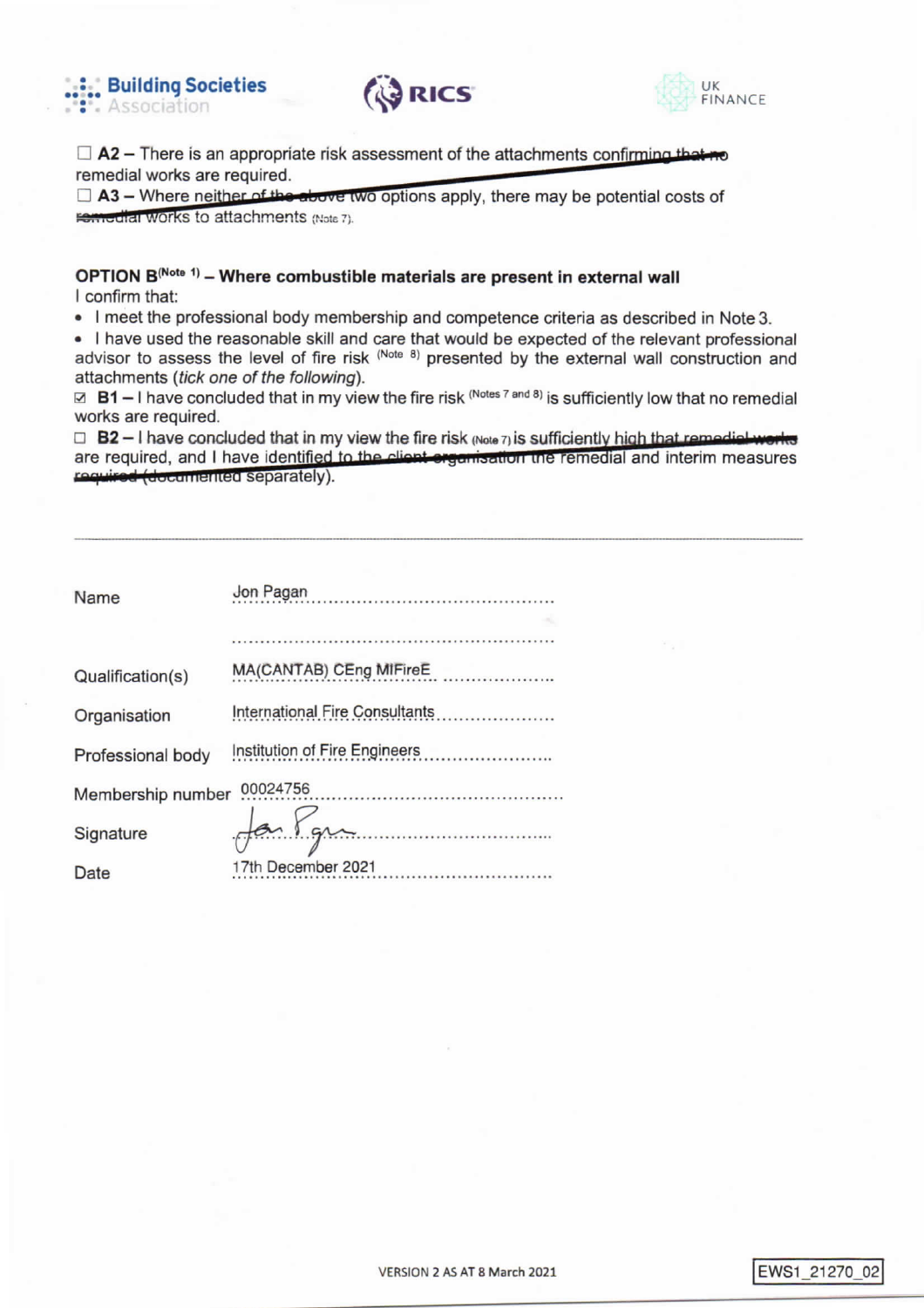





## **NOTES**

**Note 1 –** This form includes two options. Option A is for buildings where the materials used in the external wall would be unlikely to support combustion. Option B is for buildings where Option A does not apply and a more detailed review (and hence higher level of fire expertise) is required. The signatory should use either the Option A approach or the Option B approach and delete/cross out the unused option. Within each option there are sub-options, the user should tick the box of the relevant sub-option.

**Note 2 –** For Option A, the signatory would need the expertise to identify the relevant materials within the external wall and attachments, and whether fire resisting cavity barriers and fire stopping measures have been installed correctly. However, this would not necessarily include the need forexpertise in fire engineering. The signatory should be a fully qualified member of a relevant professional body within the construction industry.

**Note 3 –** For Option B, the signatory would need a higher level of expertise in the assessment of the fire risk presented by external wall materials. For Institution of Fire Engineers (IFE) members, this should be a Chartered or Incorporated Engineer with full membership of the Institution. For non-IFE members, the signatory should be a fully qualified member of a relevant professional body that deals with fire safety in the built environment, with either actual or equivalence to the Chartered or Incorporated Engineer status.

**Note 4 –** The investigation must include evidence of the fire performance of the actual materials installed. For both Options A and B, this would often include either a physical inspection by the signatory to this EWS1 Form, or inspection of photographic or similar information gathered by a 3<sup>rd</sup> party (subject to the signatory having sufficient confidence in that 3<sup>rd</sup> party). It would also include the standards of construction of key fire safety installations, such as cavity barriers. Given the nature of external walls, this would typically involve investigations in a limited number of locations (actual number to be determined by the signatory). Review of design drawings may assist, but on their own would not be sufficient. If the wall construction includes multiple wall types, the investigation should include each type.

**Note 5 –** The term 'limited combustibility' is as defined in BS 9991:2015.

**Note 6 –** Cavity barrier fire performance and locations to be based on relevant fire safety design guidance documentation, such as BS 9991, or relevant statutory guidance.

**Note 7 –** In this situation the signatory should notify the client organisation that the fire risk assessment of the building will need to be reviewed to consider the findings of the external wall survey.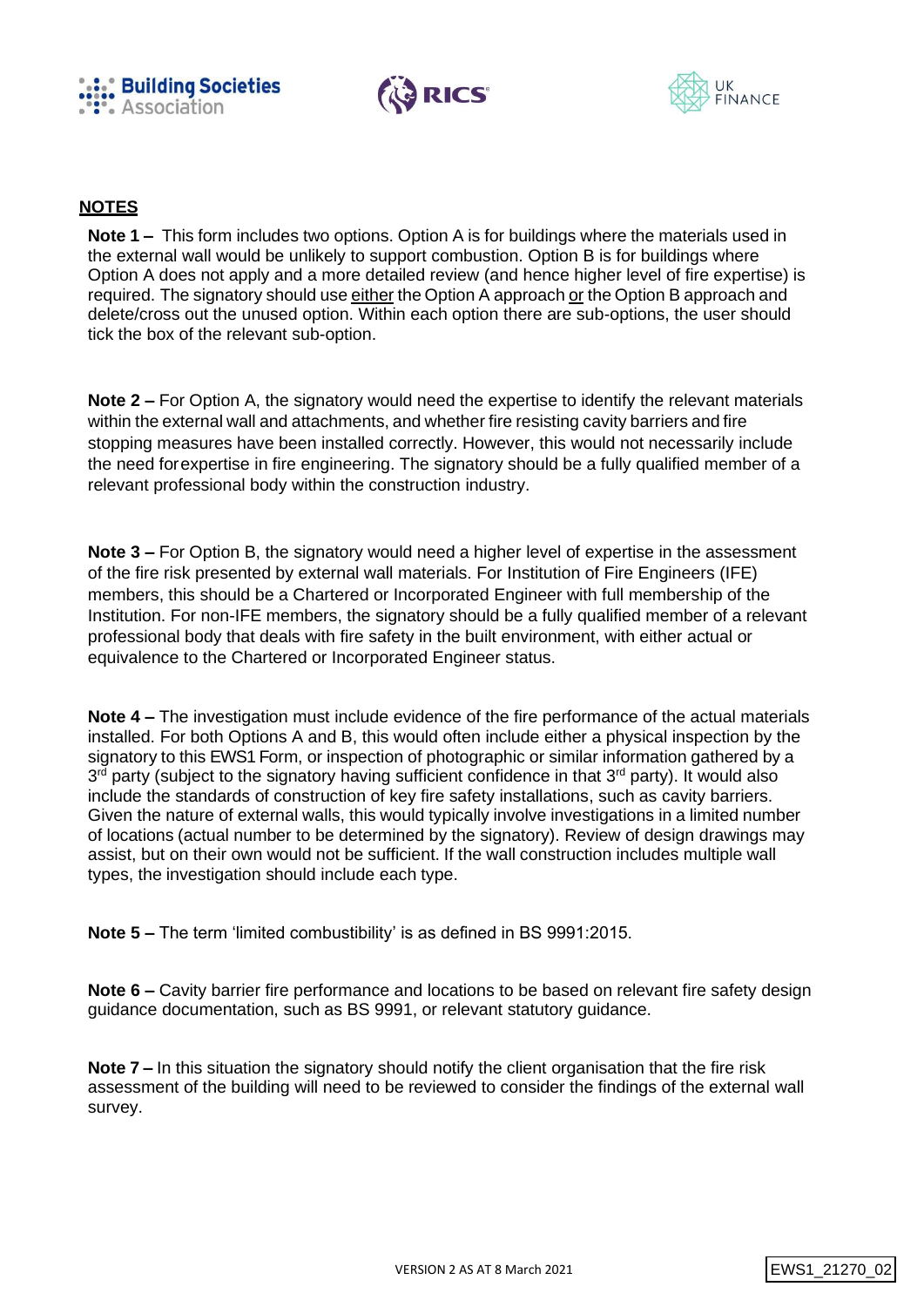





**Note 8 –** The assessment of fire risk as described above includes that insofar as is necessary to ensure a reasonable standard of health and safety of those in and around the building, all external wall constructions, and any external attachments (e.g. balconies) of the building:

- Resist spread of fire and smoke, so far as is reasonably necessary to inhibit the spread of fire within the building; and
- Are constructed so that the unseen spread of fire and smoke within concealed spaces is inhibited; and
- Adequately resist the spread of fire over the walls, having regard to the height, use and position of the building.

The assessment takes account of regulations and published design guidance as were current at the time of construction, as well as those which are current at the time of this assessment. It cannot be guaranteed that it would address guidance and regulations which may be introduced in the future.

**Note 9 –** The signatory may wish to provide their client organisation with a separate report on their investigation to support their statements in this EWS1 Form. That separate report would not normally need to be supplied to the valuer along with this EWS1 Form (unless there are specific issues which may require it).

**Note 10 –** This EWS1 Form will need to be reassessed if any significant changes occur to the external wall or attachments of the building, and is valid for up to 5 years from the date at which it is signed.